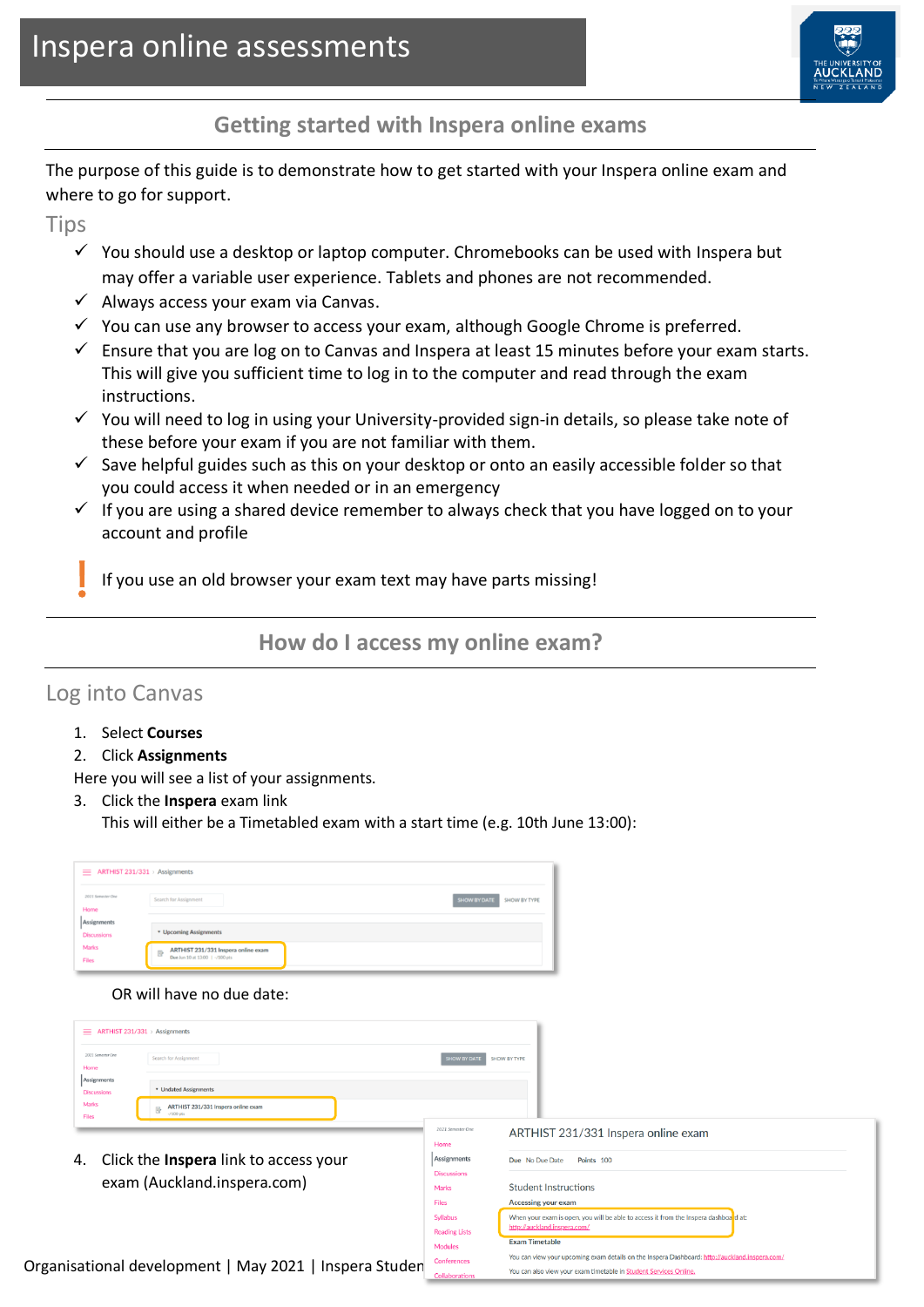# Inspera online assessments



### You are now in Inspera…

From your Inspera dashboard:

- 1. Ensure you are in the **My tests** tab Here you will see:
	- Your name at the top of the page
	- The name of the exam
	- The dates and times the exam will be open
	- You have not submitted this exam.
- 2. Click the **Click here to get ready** button

| × |                                                                                                    | University of Auckland - Test                  |                          | Δ | 罓 | ٠ |
|---|----------------------------------------------------------------------------------------------------|------------------------------------------------|--------------------------|---|---|---|
|   |                                                                                                    | <b>Your Name</b>                               |                          |   |   |   |
|   | My tests                                                                                           | Archive                                        | <b>Demo tests</b>        |   |   |   |
|   | & Individual                                                                                       |                                                | Open for late submission |   |   |   |
|   | 1213-1 ARTHIST 231 (10/06/21 13:00) Framing the Viewer: 20th Century Art                           | (Exam)                                         |                          |   |   |   |
|   |                                                                                                    | June 10, 2021 1:00 PM -> June 10, 2021 3:30 PM |                          |   |   |   |
|   | Time limit: 2 hours. Your deadline for submitting, including extra time 30 mins is June 10 3:30 PM |                                                |                          |   |   |   |
|   |                                                                                                    | You have not submitted                         |                          |   |   |   |
|   |                                                                                                    | Click here to get ready                        |                          |   |   |   |

#### 3. Click the **Start test** button

**Note**: The **Start test** button will only be available during the test open time Here's what you will see on this page:

| & Individual |                                                                                                                                                                         | C Opened 16 minutes ago |  |
|--------------|-------------------------------------------------------------------------------------------------------------------------------------------------------------------------|-------------------------|--|
|              | 1213-1 Exam 123G (26/05/21 2:30)<br>May 26, 2021 2:30 PM - May 26, 2021 5:00 PM                                                                                         |                         |  |
|              | <b>EXAM 123G</b><br>THE UNIVERSITY OF AUCKLAND                                                                                                                          |                         |  |
|              | Semester One 2021<br><b>Campus: City</b><br><b>ART HISTORY</b>                                                                                                          |                         |  |
|              | <b>Framing the Viewer</b>                                                                                                                                               |                         |  |
| NOTE:        | (Time Allowed: 2 hours and 30 minutes additional time                                                                                                                   |                         |  |
|              | Please note that this exam is worth 50% of the entire course<br>All answers will run through Turnitin<br>File Uploads should be a PDF<br>Your browser has been approved |                         |  |
|              | Text to Speech Available<br><b>Start test</b>                                                                                                                           |                         |  |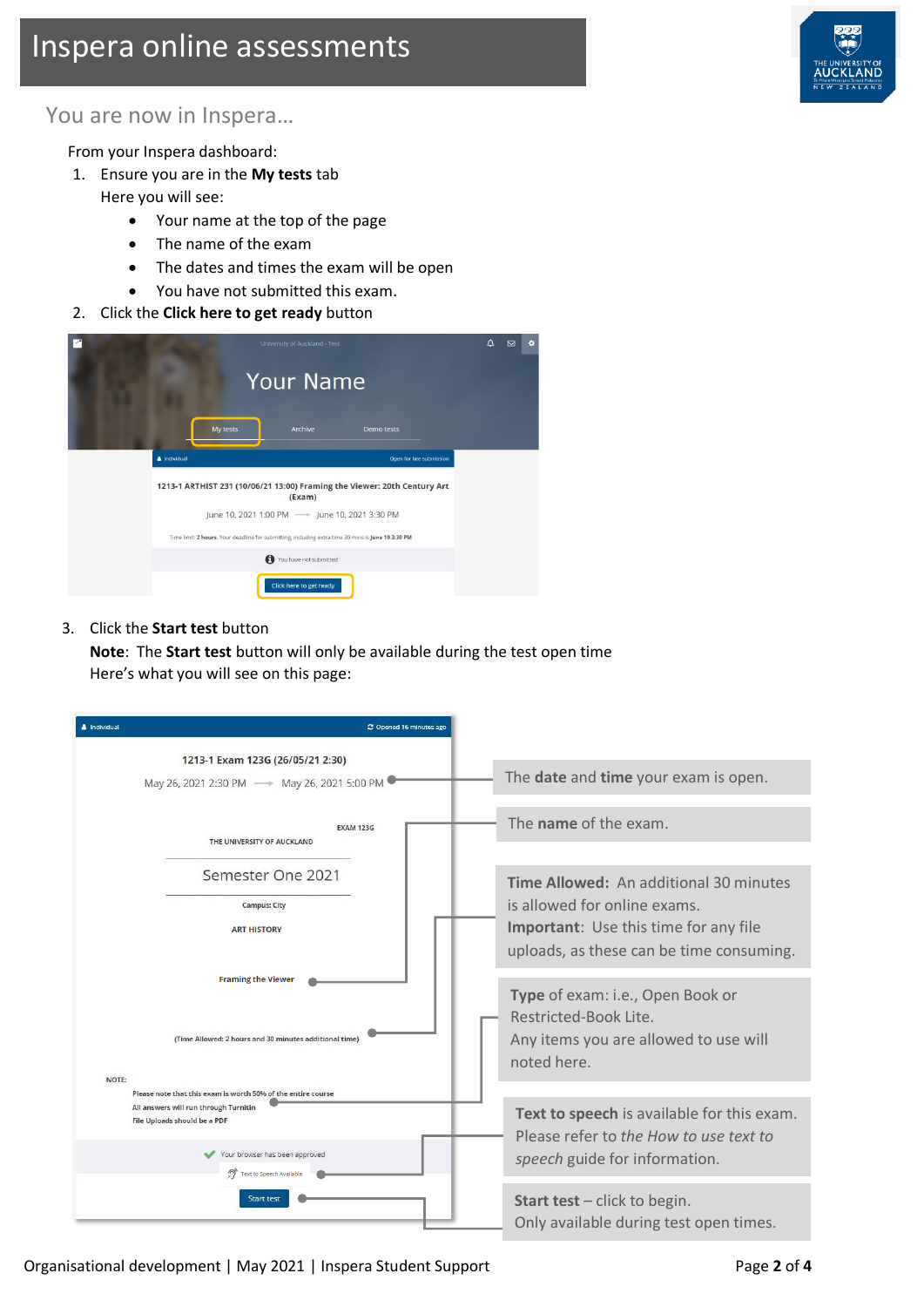## Inspera online assessments



## **How do I navigate my contents page?**